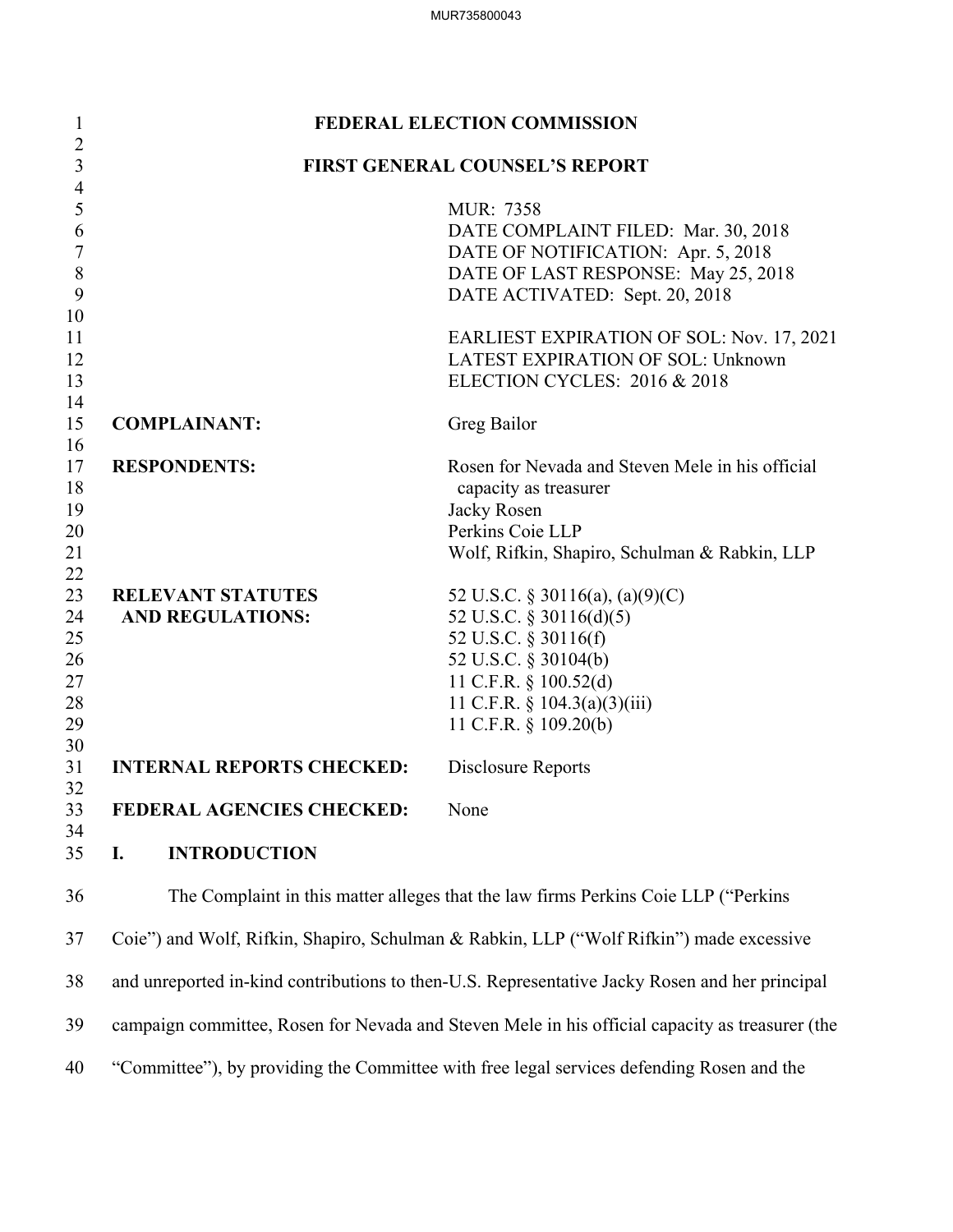MUR 7358 (Rosen for Nevada, *et al.*) First General Counsel's Report Page 2 of 12

 $\overline{a}$ 

Committee in a defamation action stemming from her 20[1](#page-1-0)6 congressional campaign.<sup>1</sup>

2 Respondents assert that two national party committees paid for the legal services received by the 3 Committee with funds from a segregated account designated for election recounts and contests 4 and other legal proceedings and argue that such payments are not subject to limitation under the 5 Federal Election Campaign Act of 1971, as amended (the "Act").<sup>[2](#page-1-1)</sup> 6 As discussed below, neither law firm appears to have made an in-kind contribution to 7 Rosen or her Committee. Accordingly, we recommend that the Commission find no reason to 8 believe that Perkins Coie or Wolf Rifkin violated 52 U.S.C. § 30116(a) by making excessive in-9 kind contributions. Further, considering that the Commission has yet to provide guidance to the 10 regulated community regarding the scope of "legal proceedings" that may be paid for from such 11 a segregated account, we recommend that the Commission dismiss as a matter of prosecutorial 12 discretion<sup>[3](#page-1-2)</sup> the allegation that Rosen or the Committee violated 52 U.S.C. §§ 30116(f) and 13 30104(b) by knowingly accepting and failing to report, respectively, excessive in-kind 14 contributions in the form of third-party payments for legal expenses.

<span id="page-1-0"></span><sup>1</sup> Compl. (Mar. 30, 2018). During the 2016 election cycle, Rosen was a candidate for the U.S House of Representatives from the Third District in Nevada. *See* Jacky Rosen Statement of Candidacy (Jan. 26, 2016). Rosen was a candidate for U.S. Senate from Nevada in 2018 and the Committee remains her principal campaign committee. *See* Rosen for Nevada Amended Statement of Organization (Mar. 23, 2021).

<span id="page-1-1"></span><sup>2</sup> Rosen and Committee Resp. ("Rosen Resp.") (May 25, 2018); Perkins Coie Resp. (May 25, 2018); Wolf Rifkin Resp. (May 25, 2018) (incorporating by reference Perkins Coie Resp.).

<span id="page-1-2"></span><sup>3</sup> This Office recently circulated a report in MUR 7390 (Donald J. Trump, *et al*.) that also addresses the application of the segregated accounts that national parties may use for "election recounts and contests and other legal proceedings" and similarly recommended that the Commission dismiss the Complaint as to the recipient candidate committee as a matter of prosecutorial discretion and apply its analysis only prospectively. *See* First Gen. Counsel's Rpt., MUR 7390 (Donald J. Trump, *et al*.) ; 52 U.S.C. § 30116(a)(9)(C). Because of the similar circumstances, this report follows the same analysis and makes an analogous recommendation.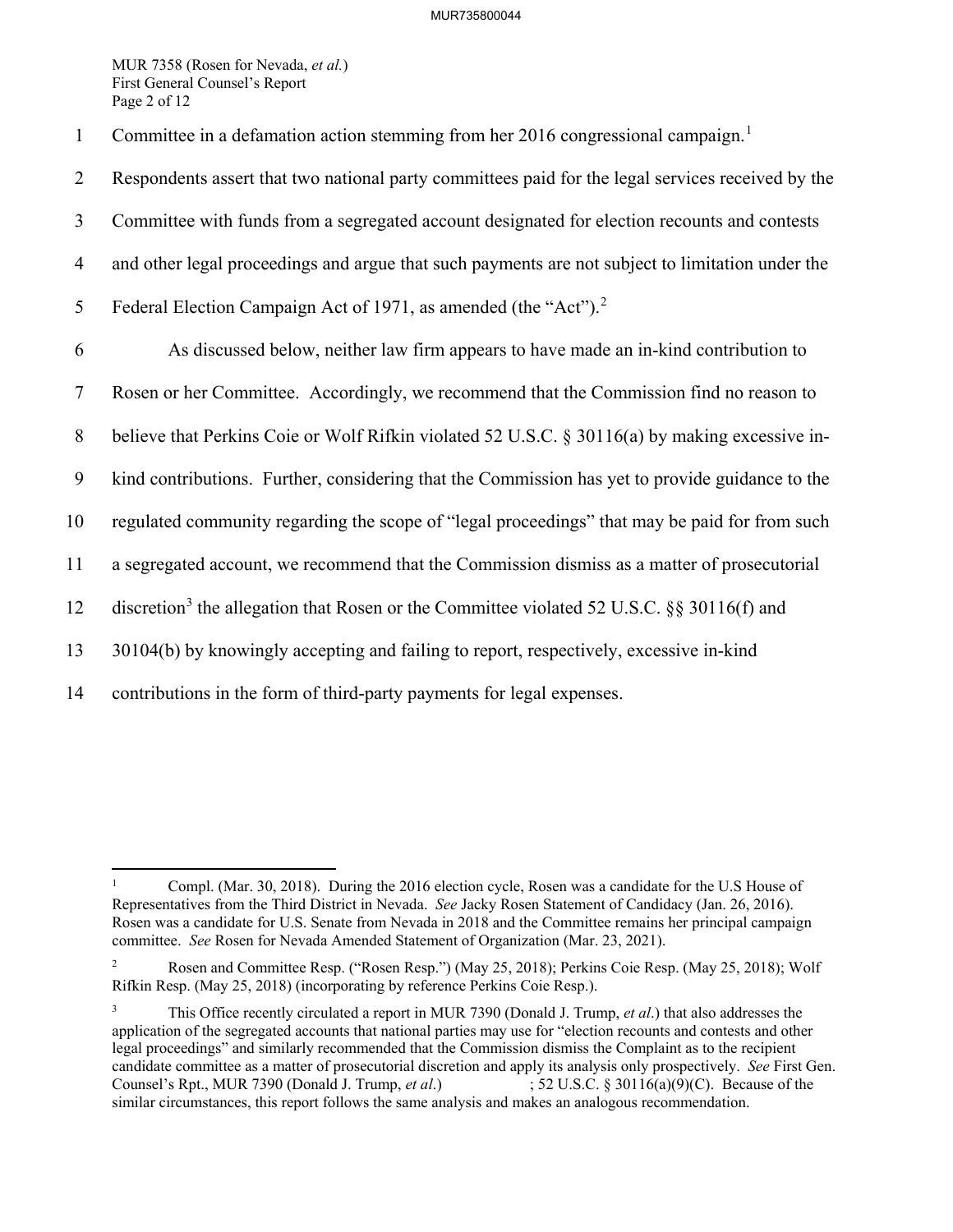MUR 7358 (Rosen for Nevada, *et al.*) First General Counsel's Report Page 3 of 12

# 1 **II. FACTUAL BACKGROUND**

2 In November 2016, Rosen and the Committee were sued for defamation by her 2016 3 general election opponent, Danny Tarkanian.<sup>[4](#page-2-0)</sup> Tarkanian alleged that ads run by the Rosen 4 Committee on YouTube and other social media platforms made false claims, including that [5](#page-2-1) "Tarkanian set up 13 fake charities that preyed on vulnerable seniors."<sup>5</sup> Rosen and the 6 Committee retained Perkins Coie and Wolf Rifkin to defend them in the lawsuit.<sup>6</sup> The 7 Complaint notes that the defamation suit survived a motion to dismiss and an appeal had been 8 filed with the Supreme Court of Nevada,<sup>[7](#page-2-3)</sup> but the Committee's reports filed with the 9 Commission do not disclose any disbursements to Wolf Rifkin and only one disbursement for 10 \$6,232 to Perkins Coie for "legal services."<sup>[8](#page-2-4)</sup> Based on this information, the Complaint alleges 11 that the value of the work done by these firms, over the course "of sixteen months of legal 12 representation," exceeds the contribution limits. $9$ 13 Respondents do not dispute these facts but explain that the Democratic Congressional

- 14 Campaign Committee ("DCCC") and the Democratic Senatorial Campaign Committee
- 15 ("DSCC") paid Perkins Coie and Wolf Rifkin for the legal services they provided to Rosen and

<span id="page-2-0"></span> $\frac{1}{4}$ Compl. at 1.

<span id="page-2-1"></span><sup>5</sup> *Rosen v. Tarkanian*, 135 Nev. 436, 437-438 (Nev. 2019).

<span id="page-2-2"></span><sup>6</sup> *Id.*; Rosen Resp. at 2; Perkins Coie Resp. at 2.

<span id="page-2-3"></span><sup>7</sup> Since the filing of the Complaint in this matter, the Nevada Supreme Court heard the case, reversing and remanding the trial court's denial of Rosen's special motion to dismiss. *Rosen v. Tarkanian*, 135 Nev. 436 (Nev. 2019).

<span id="page-2-4"></span><sup>8</sup> Compl. at 1-2; Rosen for Nevada, 2017 Year-End Report (Feb. 9, 2018). Commission records show 32 additional payments from the Committee to Perkins Coie totaling \$125,460 after the Complaint was filed. *See FEC Disbursements: Filtered Results*, FEC.GOV[, https://www.fec.gov/data/disbursements/?data\\_type=](https://www.fec.gov/data/disbursements/?data_type=%E2%80%8Cprocessed&committee_id=C00606939&recipient_name=PERKINS+COIE&min_date=03%2F31%2F2018&max_date=12%2F31%2F2021) [processed&committee\\_id=C00606939&recipient\\_name=PERKINS+COIE&min\\_date=03%2F31%2F2018&max\\_d](https://www.fec.gov/data/disbursements/?data_type=%E2%80%8Cprocessed&committee_id=C00606939&recipient_name=PERKINS+COIE&min_date=03%2F31%2F2018&max_date=12%2F31%2F2021) [ate=12%2F31%2F2021](https://www.fec.gov/data/disbursements/?data_type=%E2%80%8Cprocessed&committee_id=C00606939&recipient_name=PERKINS+COIE&min_date=03%2F31%2F2018&max_date=12%2F31%2F2021) (Last visited July 19, 2021)(Rosen for Nevada disbursements to Perkins Coie from March 31, 2018, to present).

<span id="page-2-5"></span><sup>9</sup> Compl. at 3.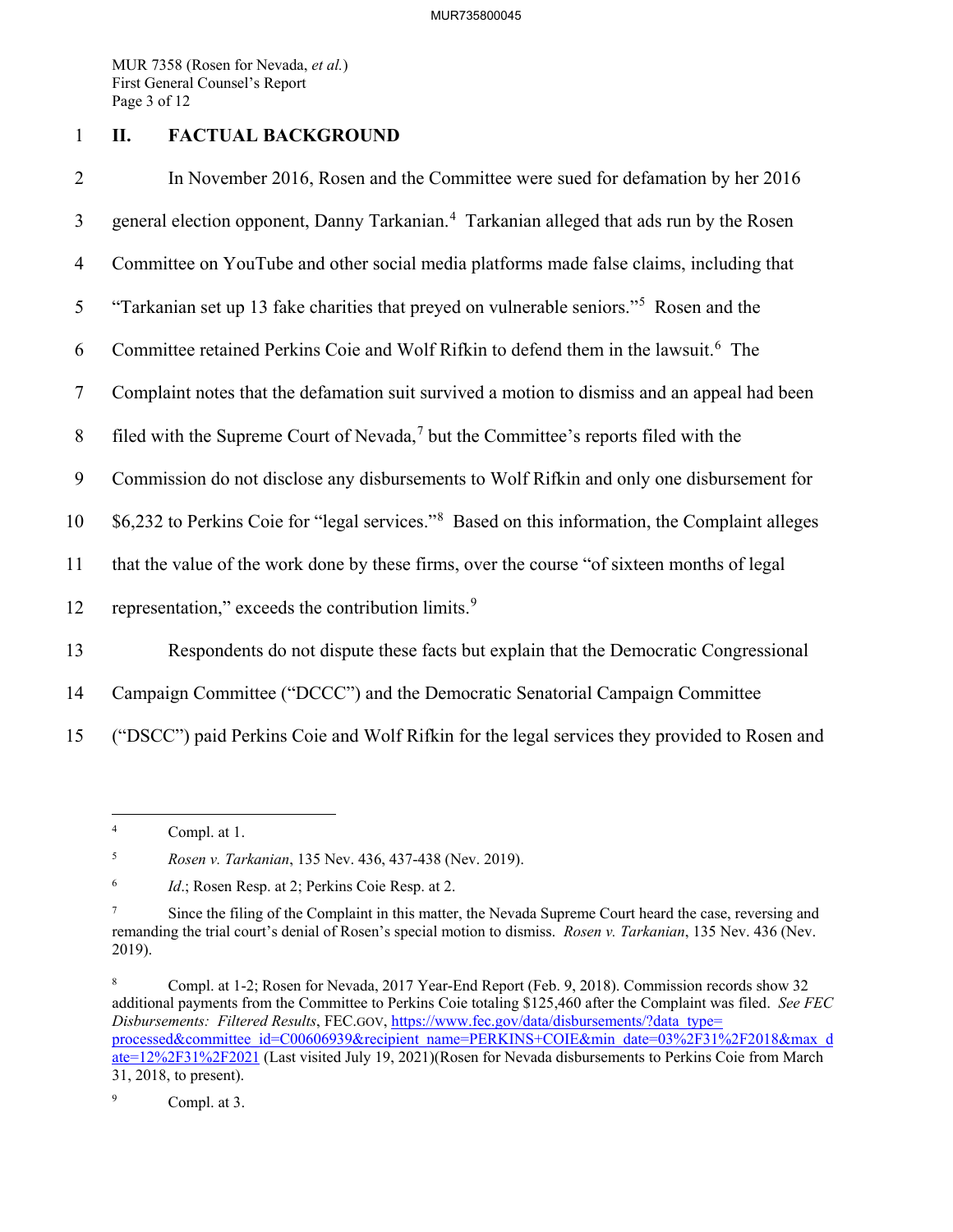MUR 7358 (Rosen for Nevada, *et al.*) First General Counsel's Report Page 4 of 12

- 1 the Committee from their "legal proceedings account[s]."<sup>[10](#page-3-0)</sup> Reports filed with the Commission
- 2 by the DCCC and the DSCC between 2017 and 2021 reflect that these committees have made
- 3 disbursements to Perkins Coie in excess of \$45,000,000 and to Wolf Rifkin in excess of \$25,000,
- 4 many of which indicate the use of the recount or other legal proceedings fund, but which do not
- 5 indicate which legal matter is associated with each disbursement.<sup>[11](#page-3-1)</sup>
- 6 **III. LEGAL ANALYSIS**
- 7 Under the Act, a "contribution" is "anything of value made by any person for the purpose
- 8 of influencing an election for Federal office."<sup>[12](#page-3-2)</sup> "Anything of value" includes all in-kind
- 9 contributions, such as "the provision of any goods or services without charge" or at a charge less

10 than the usual and normal charge.<sup>[13](#page-3-3)</sup> All principal campaign committees are required to file

11 reports disclosing all of their receipts and disbursements, including in-kind contributions.<sup>[14](#page-3-4)</sup> The

- 12 Act further provides that no person shall make contributions to any candidate and his or her
- 13 authorized political committees with respect to any election for federal office which, in the

- <span id="page-3-3"></span> $11 \text{ C.F.R. }$  § 100.52(d).
- <span id="page-3-4"></span>14 52 U.S.C. § 30104(b); 11 C.F.R. § 104.3.

<span id="page-3-0"></span> $\overline{a}$ 10 Rosen Resp. at 1; Perkins Coie Resp. at 1. Respondents state that DCCC made these disbursements from its recount and legal services account and that once Rosen announced her 2018 candidacy for the Senate, DSCC also began making such disbursements. Rosen Resp. at 3; Perkins Coie Resp. at 3; *see* Jacky Rosen Statement of Candidacy for U.S. Senate (July 7, 2017).

<span id="page-3-1"></span><sup>11</sup> *See, e.g.*, *FEC Disbursements: Filtered Results*, FEC.GOV, https://www.fec.gov/data/disbursements/?data \_type=processed&committee\_id=C00000935&recipient\_name=perkins+coie&min\_date=01%2F01%2F2017&max\_ date=12%2F31%2F2021 (last visited July 19, 2021) (DCCC disbursements to Perkins Coie from 2017, to present); *FEC Disbursements: Filtered Results*, FEC.GOV, https://www.fec.gov/data/disbursements/?data\_type =processed&committee\_id=C00042366&recipient\_name=perkins+coie&min\_date=01%2F01%2F2017&max\_date= 12%2F31%2F2021; (last visited July 19, 2021) (DSCC disbursements to Perkins Coie from 2017 to present); DSCC, February Monthly Report at 1636 (Feb. 20, 2018), *available at* [http://docquery.fec.gov/pdf/719/](http://docquery.fec.gov/pdf/719/201802200200162719%E2%80%8C/201802200200162719.pdf) [201802200200162719/201802200200162719.pdf;](http://docquery.fec.gov/pdf/719/201802200200162719%E2%80%8C/201802200200162719.pdf) *see also* Rosen Resp. at 5 (stating that the amounts paid during this period to Perkins Coie by DCCC include not only payments relating to Rosen's defamation defense, but also "other legal expenses incurred by DCCC in connection with election recounts, contests and other legal proceedings").

<span id="page-3-2"></span><sup>12 52</sup> U.S.C. § 30101(8)(A)(i).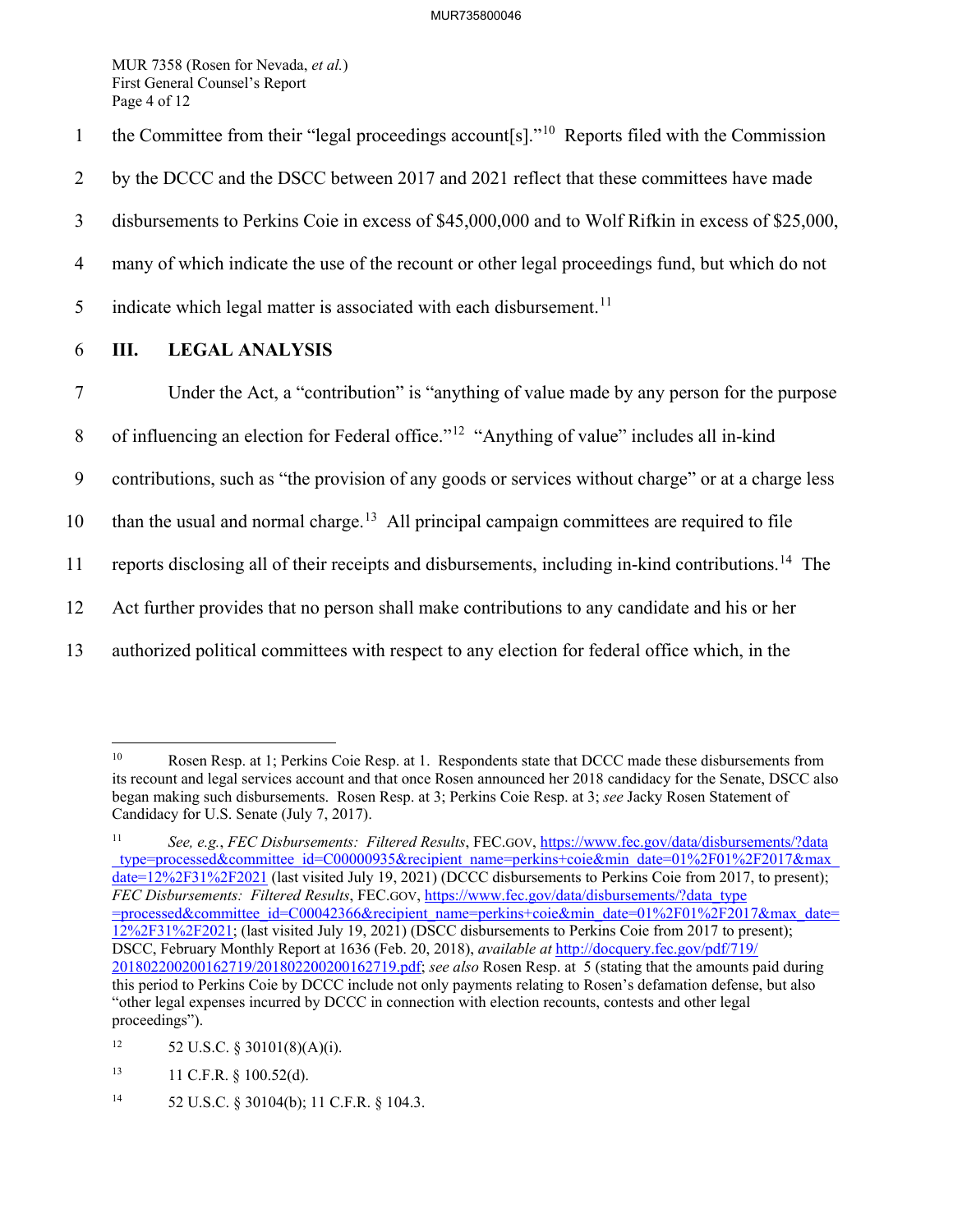MUR 7358 (Rosen for Nevada, *et al.*) First General Counsel's Report Page 5 of 12

1 aggregate, exceed \$2,700 for the 2016 or 2018 election cycles.<sup>[15](#page-4-0)</sup> National political party

2 committees may support their candidates with coordinated party expenditures, subject to

3 limitation.<sup>[16](#page-4-1)</sup>

4 In the present matter, both law firms were paid for their services by the DCCC and the 5 DSCC, via their respective segregated accounts. Thus, neither law firm "provi[ded] any goods 6 or services without charge" and thereby did not make in-kind contributions to the Committee as 7 the Complaint alleges. Likewise, the Committee did not receive, and thus was not required to 8 report, any such in-kind contributions *from the law firms*. However, these expenses being paid 9 for by other third parties, the DCCC and the DSCC, from their respective segregated accounts, 10 raises the question of whether those payments constitute in-kind contributions.

11 The Consolidated and Further Continuing Appropriations Act of 2015 amended the Act 12 to allow national party committees to create separate segregated accounts "to defray expenses 13 incurred with respect to the preparation for and the conduct of election recounts and contests and 14 other legal proceedings."<sup>[17](#page-4-2)</sup> Such accounts are in addition to any other federal accounts 15 maintained by a national party committee and are subject to contribution limits equal to 300% of 16 the otherwise-applicable contribution limit to national party committees.<sup>[18](#page-4-3)</sup> 17 These segregated accounts are rooted in the history of the Commission's interpretations

18 of the Act, which Congress codified through the 2015 amendments to section 30116. Since the

<span id="page-4-0"></span>

 $\overline{a}$ 

<span id="page-4-2"></span>17 Pub. L. No. 113-235, 101, 128 Stat. 2130, 2772-73 (2014) (codified at 52 U.S.C. § 30116(a)(9)(C)). In addition, disbursements from such accounts are not subject to coordinated party expenditure limits. 52 U.S.C. § 30116(d)(5); *see also* 11 C.F.R. §§ 109.30, 109.32(a)(1).

<span id="page-4-3"></span><sup>18</sup> 52 U.S.C. § 30116(a)(1)(B), (2)(B).

<sup>15 52</sup> U.S.C. § 30116(a)(1)(A); *see* 11 C.F.R. §§ 110.1(b)(1)(i), 110.17(b); Price Index Adjustments for Contribution and Expenditure Limitations and Lobbyist Bundling Disclosure Threshold (2018 election cycle), 82 Fed. Reg. 10904, 10906 (Feb. 16, 2017); Price Index Adjustments for Contribution and Expenditure Limitations and Lobbyist Bundling Disclosure Threshold (2016 election cycle), 80 Fed. Reg. 5750, 5752 (Feb. 3, 2015).

<span id="page-4-1"></span><sup>&</sup>lt;sup>16</sup> 52 U.S.C. § 30116(d)(1)-(3); 11 C.F.R. § 109.32.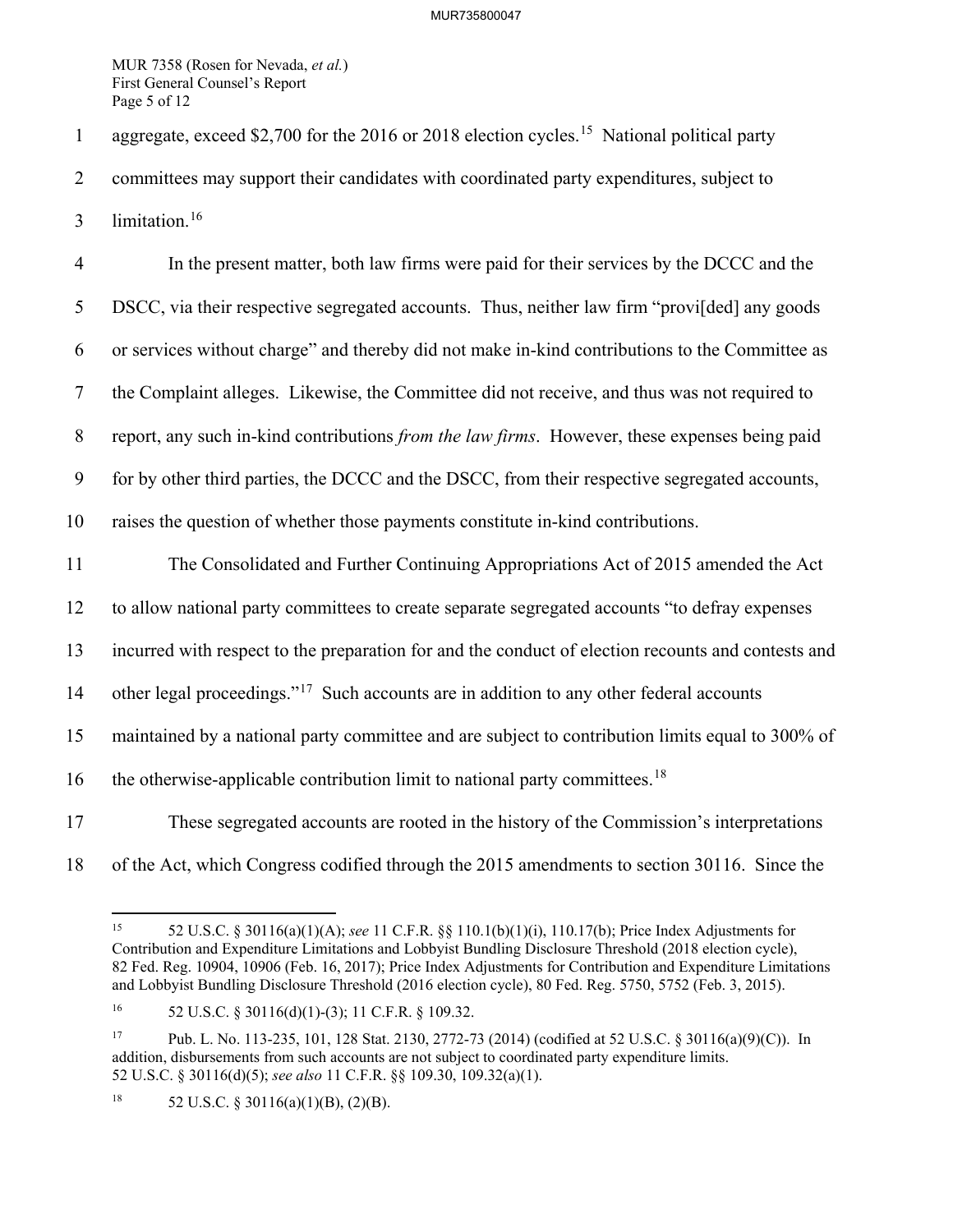MUR 7358 (Rosen for Nevada, *et al.*) First General Counsel's Report Page 6 of 12

| $\mathbf{1}$     | 1970s, the Commission has recognized that recounts are not themselves elections and funds                    |  |
|------------------|--------------------------------------------------------------------------------------------------------------|--|
| $\overline{2}$   | received for them are not "contributions." <sup>19</sup> In promulgating these exemptions, the Commission    |  |
| $\mathfrak{Z}$   | explained that recounts and election contests "though they are related to elections, are not                 |  |
| $\overline{4}$   | Federal elections as defined by the Act." <sup>20</sup> After the enactment of the Bipartisan Campaign       |  |
| 5                | Reform Act of 2002, Pub. L. No. 107-155, 116 Stat. 81 (2002) ("BCRA"), the Commission                        |  |
| 6                | concluded that the prohibition on the use of non-federal funds by national parties, federal                  |  |
| $\tau$           | candidates, and officeholders "in connection with" an election for federal office "applies to funds          |  |
| $\, 8$           | raised or spent on recounts of Federal elections." <sup>21</sup> However, the Commission explained,          |  |
| $\boldsymbol{9}$ | because BCRA "does not convert the donations into 'contributions' , donations to a Federal                   |  |
| 10               | candidate's recount fund will not be aggregated with contributions from those persons to the                 |  |
| 11               | Federal candidate for the general election." <sup>22</sup> In a series of advisory opinions, the Commission  |  |
| 12               | further explained that a national party committee "may establish a recount fund, separate from its           |  |
| 13               | other accounts and subject to a separate limit on amounts received, and use that fund to pay                 |  |
| 14               | expenses incurred in connection with recounts and election contests of Federal elections." <sup>23</sup> The |  |
| 15               | Commission made clear that funds in such recount accounts cannot "be used for campaign                       |  |

<span id="page-5-0"></span><sup>19</sup> See 11 C.F.R. § 100.91 ("A gift, subscription, loan, advance, or deposit of money or anything of value made with respect to a recount of the results of a Federal election, or an election contest concerning a Federal election, is not a contribution except that the prohibitions of 11 CFR 110.20 and part 114 apply."); *see also* Advisory Op. 1978-92 (Miller) at 2 (explaining that Commission regulations provide that "gifts, or loans or payments of money or anything of value that are made solely for the purpose of defraying the expenses of a Federal election recount are not contributions or expenditures under the Act and Commission regulations" and are therefore not subject to the contribution limits).

<span id="page-5-1"></span><sup>&</sup>lt;sup>20</sup> Explanation and Justification of 1976 Amendments to Federal Election Campaign Act of 1971, H.R. Doc. No. 95-44, at 40 (Jan. 12, 1977). As a result, "the Act's [then-existent] prohibitions on corporations, labor organizations, national banks, and foreign nationals making contributions or donations 'in connection with' Federal elections" still applied. Advisory Op. 2006-24 (Republican and Democratic Senatorial Committees) at 5 ("AO 2006-24").

<span id="page-5-2"></span> $21$  AO 2006-24 at 5-6.

<span id="page-5-3"></span><sup>22</sup> *Id*. at 6.

<span id="page-5-4"></span><sup>23</sup> Advisory Op. 2009-04 (Franken/DSCC) at 2-3 ("AO 2009-04") (citing AO 2006-24).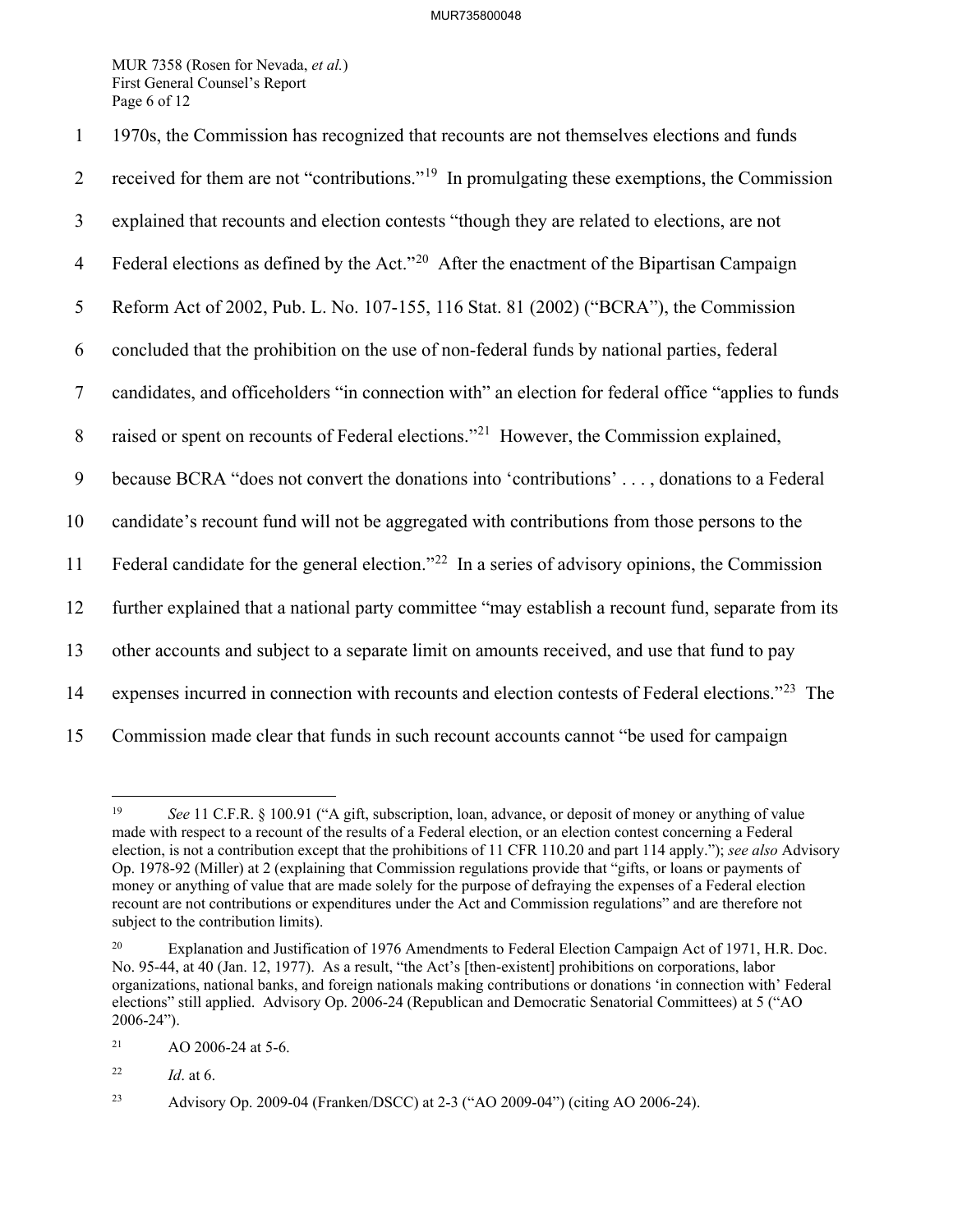MUR 7358 (Rosen for Nevada, *et al.*) First General Counsel's Report Page 7 of 12

1 activities" and that "recount activities paid for by the recount fund must have no relation to 2 campaign activities." $2<sup>24</sup>$  $2<sup>24</sup>$  $2<sup>24</sup>$ 

3 Statements by House and Senate leaders indicate that, in revising section 30116 in 2015, 4 Congress intended to codify these advisory opinions concerning the financing of recounts and 5 that the amendment is "not intended to modify Federal Election Commission precedent 6 permitting the raising and spending of funds by campaign or state or national party 7 committees."<sup>[25](#page-6-1)</sup> Congressional leaders further explained that payments made from the "recount" 8 and legal proceeding expenses [accounts] are not for the purpose of influencing Federal 9 elections."<sup>26</sup> Subsequent to the 2015 amendment, the Commission reaffirmed that funds raised 10 by a candidate to pay for recounts and "lawsuits directly related to the counting and recounting 11 of ballots" are subject to the Act's limitations, prohibitions, and reporting requirements but are 12 not aggregated with contributions for the general election and "must have no relation to 13 campaign activities" and "may not be used in any manner that would constitute a contribution or 14 expenditure under the Act or regulations." $27$ 15 Thus, if the payments from the DCCC and the DSCC to the law firms at issue in this 16 matter were properly made from these segregated accounts, they would not be considered 17 contributions under the Act and therefore the Committee would not have received or failed to

<span id="page-6-0"></span><sup>24</sup> 24 Advisory Op. 2010-14 (DSCC) at 3, 5 (citing AO 1978-92) ("[I]n view of the special treatment and exemption accorded funds received and spent for recount purposes, any resulting surplus of funds may not be used in any manner that would constitute a contribution or expenditure under the Act or regulations."). Thereafter, in one instance, the Commission further permitted national party committees to use funds in their recount accounts to pay for litigation seeking the disgorgement of primarily soft-money contributions that had been made prior to the enactment of BCRA. Advisory Op. 2011-03 (DSCC, RNC, NRCC, DCCC, and NRSC) at 3-4.

<span id="page-6-1"></span><sup>&</sup>lt;sup>25</sup> *See* 160 Cong. Rec. H9286 (daily ed. Dec. 11, 2014) (statement of Rep. Boehner) (citing AO 2006-24 and AO 2009-04); 160 Cong. Rec. S6814 (daily ed. Dec. 13, 2014) (statement of Sen. Reid) (same).

<span id="page-6-2"></span><sup>26 160</sup> Cong. Rec. H9286; 160 Cong. Rec. S6814.

<span id="page-6-3"></span><sup>27</sup> Advisory Op. 2019-02 (Nelson) at 2-3.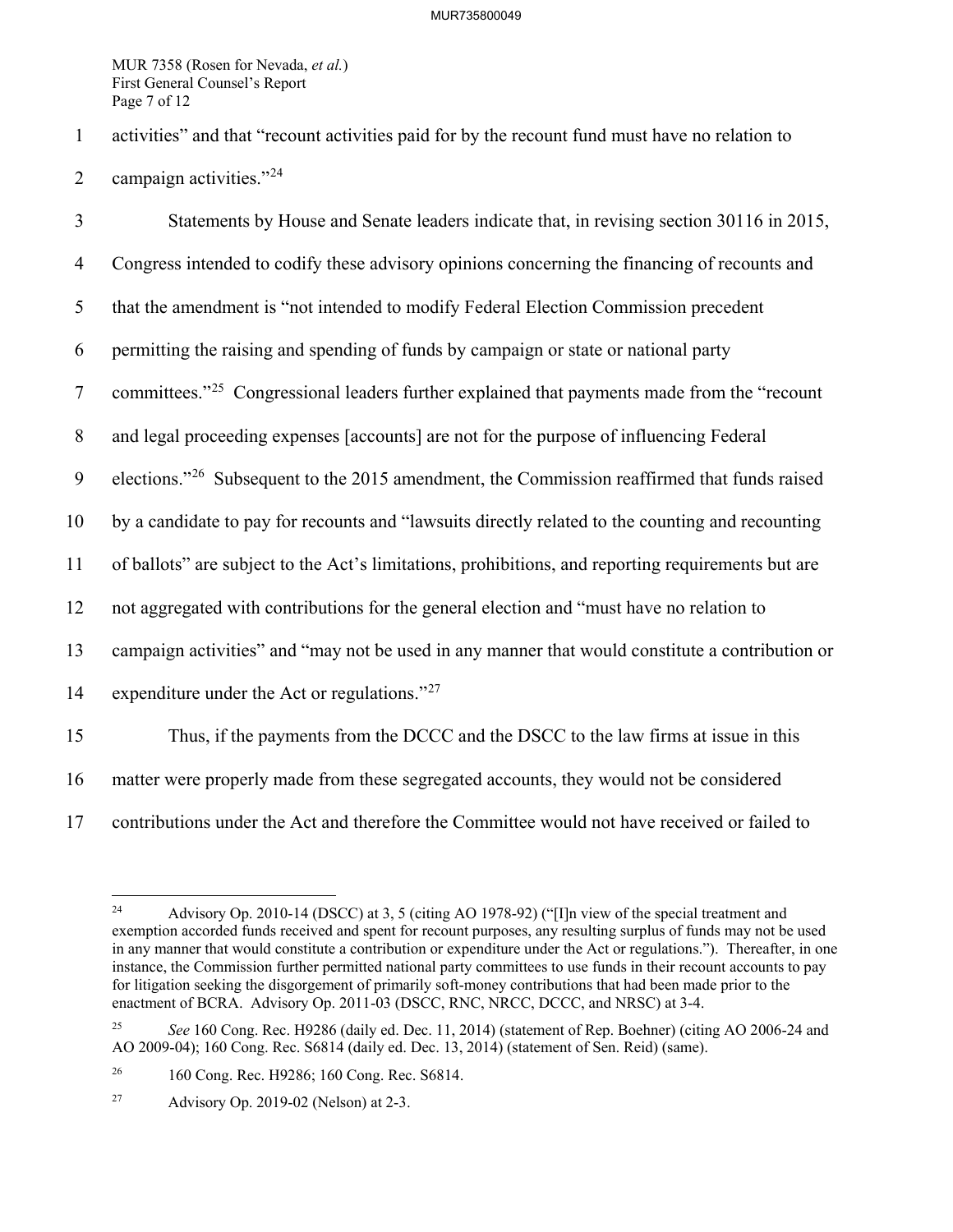MUR 7358 (Rosen for Nevada, *et al.*) First General Counsel's Report Page 8 of 12

1 report excessive in-kind contributions. This raises the question whether the DCCC and the 2 DSCC's use of their segregated accounts to pay for Rosen's defense in a defemination suit filed 3 by her 2016 campaign opponent was a proper use of funds designated for "recounts and contests 4 and other legal proceedings." 5 As revised by Congress in 2015, section 30116 allows national party committees to create 6 a segregated account to defray expenses incurred with respect to "the preparation for and the 7 conduct of election recounts and contests and other legal proceedings."<sup>[28](#page-7-0)</sup> Because the payments 8 for legal fees at issue were not for the conduct of election recounts or contests, they could be 9 permissible only if they were for "other legal proceedings." Although the Commission has not 10 adopted implementing regulations for this provision, canons of statutory construction, the 11 legislative history, and the Commission's longstanding interpretation of the scope of similar 12 funds and accounts indicate that the legal fees at issue in this matter were not for "other legal 13 proceedings" as that phrase is used in section 30116. 14 Applying bedrock canons of statutory construction, by its plain meaning, the phrase 15 "other legal proceedings" is limited by the more specific terms that precede it, namely "election 16 recounts and contests." Under the canon of *ejusdem generis*, where, as here, "a general term 17 follows a specific one, the general term should be understood as a reference to subjects akin to 18 the one with specific enumeration."<sup>29</sup> This statutory interpretation principle ensures that "'a 19 general word will not render specific words meaningless.<sup> $19$ </sup> Applying the principle here, the

<span id="page-7-0"></span> $28\,$ 52 U.S.C. § 30116(a)(9)(C).

<span id="page-7-1"></span><sup>29</sup> *Norfolk & W. Ry. Co. v. Am. Train Dispatchers Ass'n*, 499 U.S. 117, 129 (1991); *accord Circuit City Stores, Inc. v. Adams*, 532 U.S. 105, 114-16 (2001) (applying *ejusdem generis* to determine scope of an exemption clause in the Federal Arbitration Act); *see also Deal v. United States*, 508 U.S. 129, 132 (1993) (opining that "the meaning of a word cannot be determined in isolation, but must be drawn from the context in which it is used").

<span id="page-7-2"></span><sup>30</sup> *United States v. Mackay*, 757 F.3d 195, 197 (5th Cir. 2014) (quoting *CSX Transp. Inc. v. Ala. Dep't of Revenue*, 562 U.S. 277, 295 (2011)).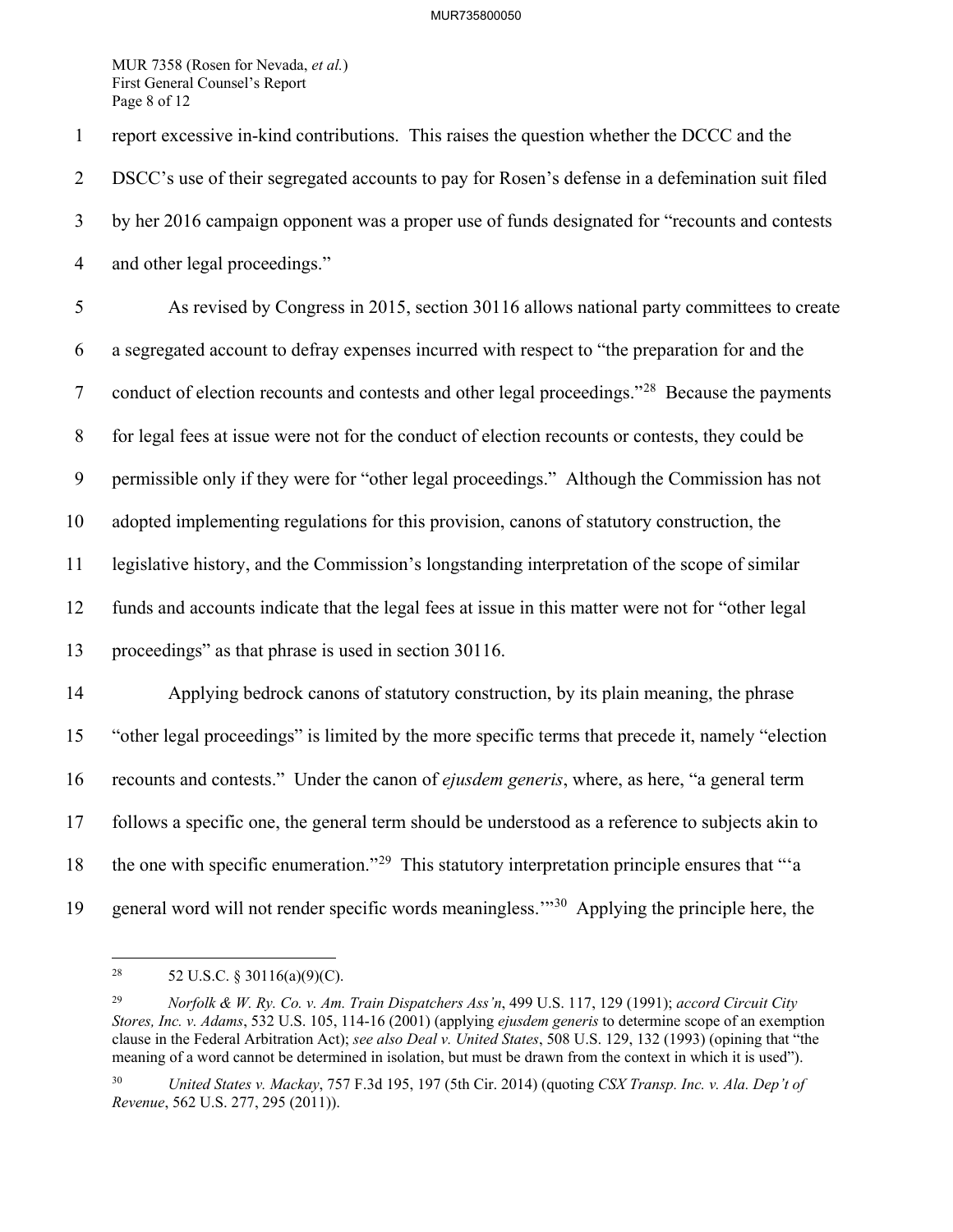MUR 7358 (Rosen for Nevada, *et al.*) First General Counsel's Report Page 9 of 12

1 phrase "other legal proceedings" in section 30116, in the context of the words it follows, means 2 legal proceedings that, like the specifically enumerated "election recounts and contests," are not 3 related to campaign activities.<sup>31</sup> Moreover, if "other legal proceedings," were interpreted to 4 include the full breadth of all possible legal proceedings, it would render the inclusion of 5 "election  $\ldots$  contests" superfluous because election contests are a type of legal proceeding.<sup>[32](#page-8-1)</sup> 6 Legislative history regarding the establishment of these segregated accounts, discussed above, further supports this understanding of "other legal proceedings."[33](#page-8-2) 7 The inclusion of that 8 phrase in the statute dovetails with the language in AO 2006-24, specifically cited in the 9 legislative history, which describes the acceptable use of recount funds as including expenses 10 relating to recounts and election contests, as well as for expenses relating to "*post-election*  11 *litigation*" and "*administrative-proceeding expenses* concerning the casting and counting of 12 ballots during the Federal election," among other things.<sup>[34](#page-8-3)</sup> And the same legislative history

 $\overline{a}$ 

<span id="page-8-0"></span><sup>&</sup>lt;sup>31</sup> *Id.* at 197 ("The words 'other' or 'any other' following an enumeration of particular classes ought to be read as 'other such like' and to include only those of like kind or character.") (quoting *In re Bush Terminal Co.*, 93 F.2d 659, 660 (2d Cir. 1938)) (internal quotation marks removed). The Supreme Court addressed similar statutory language in *Washington Department of Social & Health Services. v. Guardianship Estate of Keffeler*, 537 U.S. 371 (2003). There, the Court evaluated a provision of the Social Security Act that protects social security payments from "execution, levy, attachment, garnishment, or other legal process." *Id.* at 382. Applying the statutory interpretation canon of *ejusdem generis* — as well as the related canon of *noscitur a sociis*, meaning that words are known "by their companions" — the Court unanimously held that the term "other legal process" did not mean any legal process but only a "process much like the processes of execution, levy, attachment, and garnishment." *Id.* at 384-85.

<span id="page-8-1"></span><sup>32</sup> *See* 26 Am. Jur. 2d Elections § 381 (2d. Ed. 2019) (defining "election contest" as a "suit in which the validity of an election . . . is made the subject matter of litigation" or "a special proceeding . . . to provide a remedy for elections tainted by fraud, illegality, or other irregularity"); *see also, e.g.*, *Colautti v. Franklin*, 439 U.S. 379, 392 (1979) (statutes should be read to avoid rendering portions superfluous) (overruled in part on other grounds).

<span id="page-8-2"></span><sup>33 160</sup> Cong. Rec. H9286; 160 Cong. Rec. S6814.

<span id="page-8-3"></span><sup>34</sup> AO 2006-24 at 2-3 (emphasis added); *see also* AO 2009-04 at 2-3 (permitting a committee to "establish a recount fund, separate from its other accounts and subject to a separate limit on amounts received, and use that fund to pay expenses incurred in connection with recounts and election contests of Federal elections").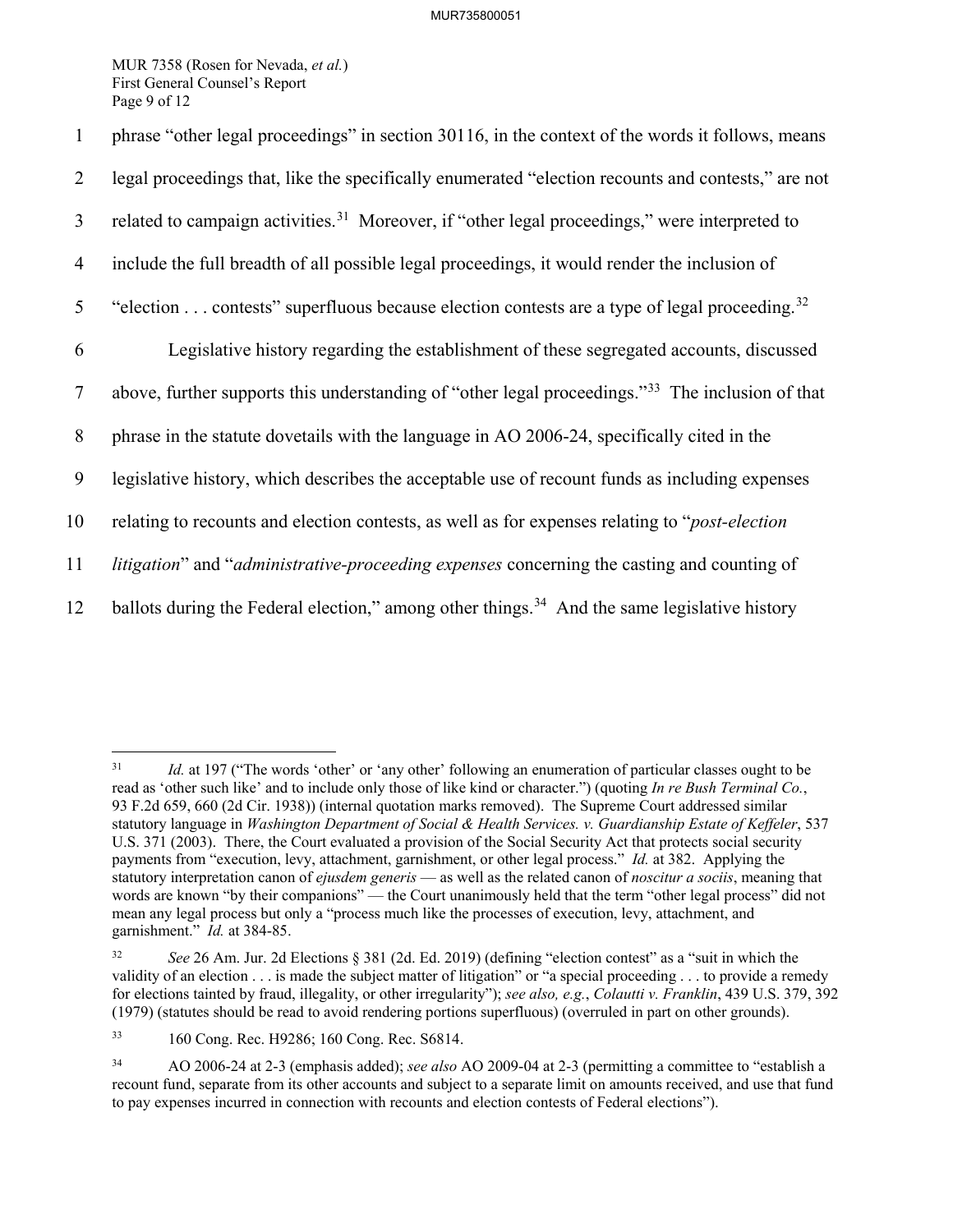MUR 7358 (Rosen for Nevada, *et al.*) First General Counsel's Report Page 10 of 12

- 1 affirmed that funds from these segregated accounts were not to be used "for the purpose of
- 2 influencing Federal elections."<sup>[35](#page-9-0)</sup>

3 In the present matter, the legal expense paid for with these segregated accounts are 4 indeed related to campaign activities, as the defamation allegations by Rosen's former electoral 5 opponent stem from the contents of ads run by the Rosen Committee during the campaign. 6 Moreover, the defamation suit has no relationship to "election recounts or contests." Therefore, 7 these payments do not appear to fall within the "other legal proceedings" described by the Act. 8 In such a case, the payments would be considered coordinated expenditures, and thus in-kind 9 contributions, or a coordinated party expenditure.<sup>[36](#page-9-1)</sup> Nonetheless, the above analysis is complex, 10 and the Commission has yet to provide guidance to the regulated community regarding the scope 11 of "legal proceedings" that may be paid for from such a segregated account. We therefore 12 recommend that the Commission dismiss the allegations here as a matter of prosecutorial

<span id="page-9-0"></span> $35<sup>°</sup>$ 35 160 Cong. Rec. H9286; 160 Cong. Rec. S6814.

<span id="page-9-1"></span><sup>36</sup> *See* 11 C.F.R. § 109.20(b) ("Any expenditure that is coordinated within the meaning of paragraph (a) of this section, but that is not made for a coordinated communication under 11 CFR 109.21 or a party coordinated communication under 11 CFR 109.37, is either an in-kind contribution to, or a coordinated party expenditure with respect to, the candidate or political party committee with whom or with which it was coordinated and must be reported as an expenditure made by that candidate or political party committee, unless otherwise exempted under 11 CFR part 100, subparts C or E."). At the times relevant to this matter, contributions from national party committees to a candidate for the House of Representatives were limited to \$5,000 and contributions to a candidate for the Senate were limited to \$47,400. 52 U.S.C. § 30116(a)(2)(A), (h); Price Index Adjustments for Contribution and Expenditure Limitations and Lobbyist Bundling Disclosure Threshold, 82 Fed. Reg.10904, 10906 (Feb. 16, 2017). Coordinated party expenditures are also limited; the relevant coordinated expenditure limits for a candidate in Nevada at the time were \$48,000 for a house candidate and \$208,900 for a senate candidate. 52 U.S.C. § 30116(d); Price Index Adjustments for Contribution and Expenditure Limitations and Lobbyist Bundling Disclosure Threshold, 80 Fed. Reg. 5750, 5750-51 (Feb. 3, 2015).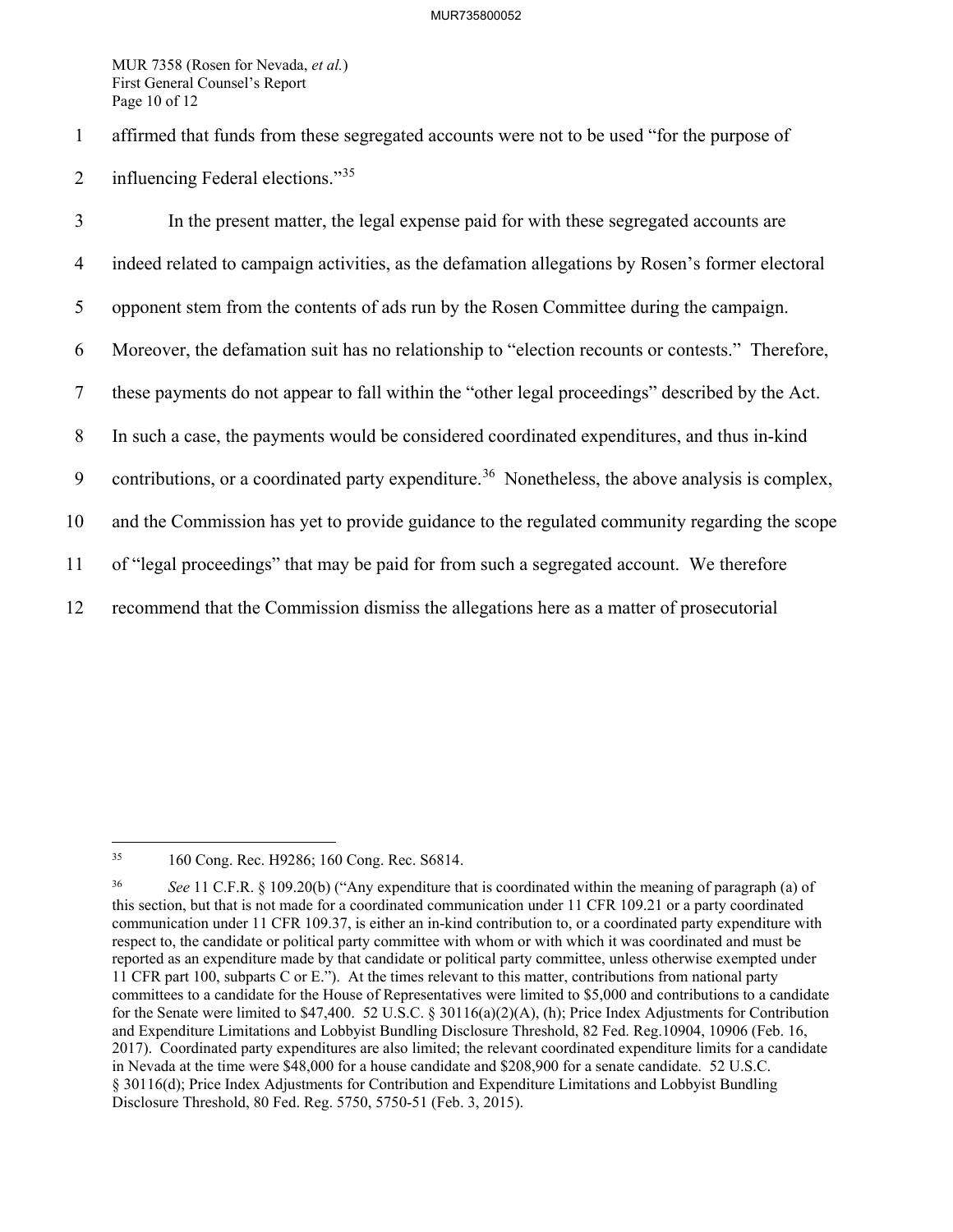MUR 7358 (Rosen for Nevada, *et al.*) First General Counsel's Report Page 11 of 12

- $1$  discretion<sup>[37](#page-10-0)</sup> and enforce the limited scope of permissible legal proceedings discussed above only
- 2 prospectively.<sup>[38](#page-10-1)</sup>
- 3 Accordingly, we recommend that the Commission find no reason to believe that Perkins 4 Coie or Wolf Rifkin violated 52 U.S.C. § 30116(a) by making excessive in-kind contributions 5 and dismiss the allegations that Rosen and the Committee violated 52 U.S.C. §§ 30116(f) and 6 30104(b) by knowingly accepting and failing to report, respectively, excessive in-kind 7 contributions in the form of third-party payments for legal expenses. 8 **IV. RECOMMENDATIONS** 9 1. Find no reason to believe that Perkins Coie LLP or Wolf, Rifkin, Shapiro, 10 Schulman & Rabkin, LLP violated 52 U.S.C. § 30116(a) by making excessive in-11 kind contributions; 12 2. Dismiss the allegations that Jacky Rosen and Rosen for Nevada and Steven Mele 13 in his official capacity as treasurer violated 52 U.S.C. §§ 30116(f) and 30104(b) 14 by knowingly accepting and failing to report excessive in-kind contributions in 15 the form of third-party payments for legal expenses; 16 3. Approve the attached Factual and Legal Analysis; 17 4. Approve the appropriate letters; and 18 5. Close the file. 19 Lisa J. Stevenson 20 Acting General Counsel 21 22  $\frac{22}{23}$  7/20/2021 7/2001 24 Date Charles Kitcher 25 **Associate General Counsel for Associate General Counsel for** 26 Enforcement 27 7/20/2021

<span id="page-10-0"></span><sup>37</sup> 37 *See Heckler v. Chaney*, 470 U.S. 821, 831 (1985).

<span id="page-10-1"></span><sup>&</sup>lt;sup>38</sup> Considering that the DSCC and the DCCC were not named as respondents in this matter, that no allegation regarding the misuse of these segregated accounts was made, and that the Commission has yet to provide guidance to the regulated community regarding the scope of "legal proceedings" that may be paid for from such a segregated account or whether such payments constitute contributions, we do not make any recommendations as to the use of the segregated accounts by DCCC or DSCC in this matter.